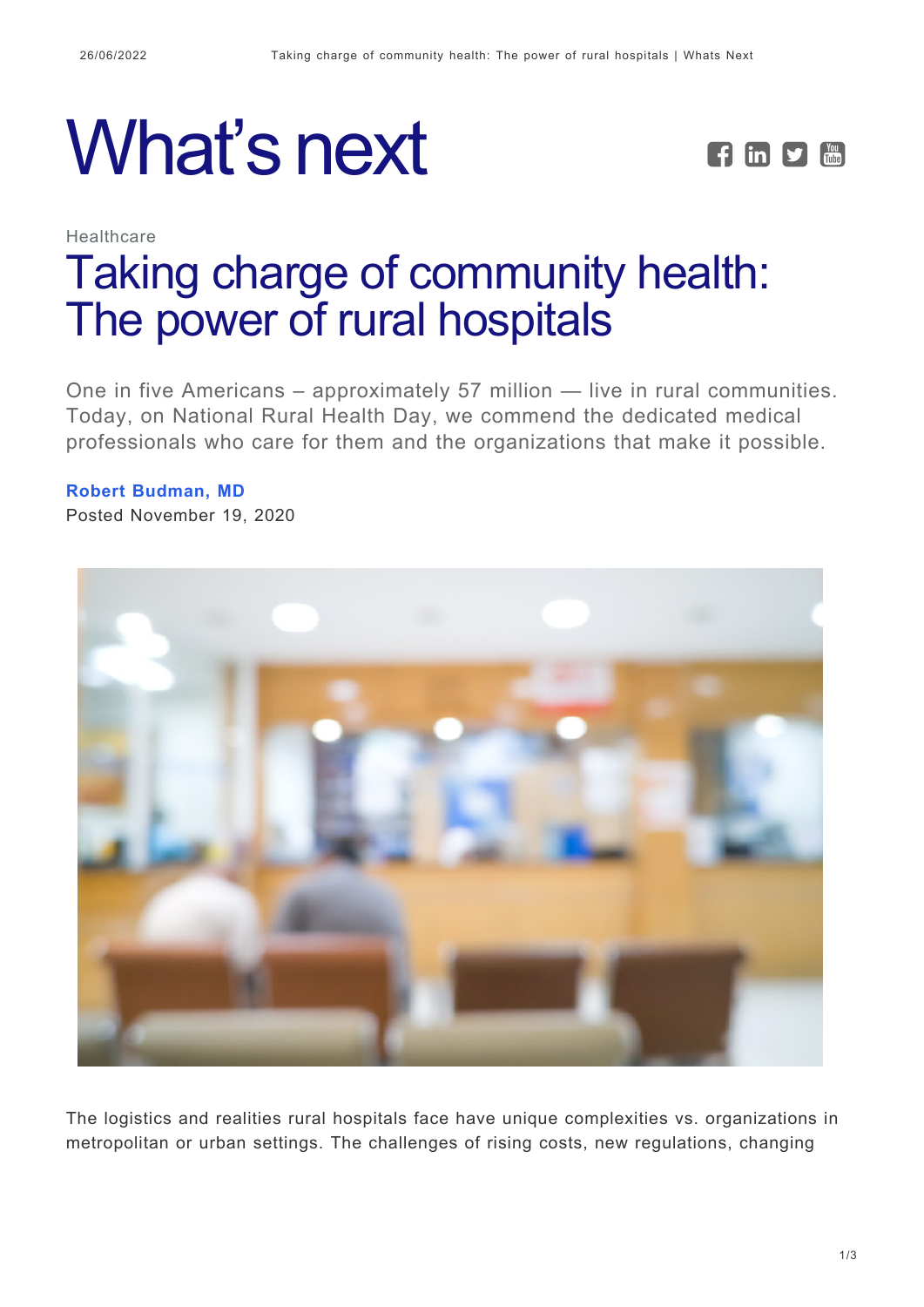reimbursement models, clinician burnout, and staffing shortages are intensified in the rural community. Rural hospital risk compounded with the COVID-19 pandemic and surges . And yet, most rural health organizations achieve better patient satisfaction and outcomes as compared to their non-rural peers while charging less.\*

We are proud at [Nuance Healthcare](https://www.nuance.com/healthcare/community-rural-hospital-solutions.html?cid=7010W000002TDT6QAO&utm_campaign=DHM-SO-20201119-National_Rural_Health_Day_2023&utm_medium=Website&utm_source=blog) to play a part in that success. Our clinical documentation solutions help care teams efficiently use their time and resources by offering a more natural way to capture the patient story.

We delight in these achievements:

- Northeastern Health System in Oklahoma successfully [reduced document deficiency](https://www.nuance.com/content/dam/nuance/en_us/collateral/healthcare/case-study/cs-dmo-northeastern-health-system-en-us.pdf?cid=7010W000002TDT6QAO&utm_campaign=DHM-SO-20201119-National_Rural_Health_Day_2020&utm_medium=Website&utm_source=blog) [rate](https://www.nuance.com/content/dam/nuance/en_us/collateral/healthcare/case-study/cs-dmo-northeastern-health-system-en-us.pdf?cid=7010W000002TDT6QAO&utm_campaign=DHM-SO-20201119-National_Rural_Health_Day_2020&utm_medium=Website&utm_source=blog) from over 25% to 2% with Dragon Medical One.
- Palo Pinto General Hospital in Mineral Wells, TX [significantly streamlined core](https://www.nuance.com/content/dam/nuance/en_us/collateral/healthcare/case-study/cs-palo-pinto-general-hospital-en-us.pdf?cid=7010W000002TDT6QAO&utm_campaign=DHM-SO-20201119-National_Rural_Health_Day_2020&utm_medium=Website&utm_source=blog) [measure reporting and analysis](https://www.nuance.com/content/dam/nuance/en_us/collateral/healthcare/case-study/cs-palo-pinto-general-hospital-en-us.pdf?cid=7010W000002TDT6QAO&utm_campaign=DHM-SO-20201119-National_Rural_Health_Day_2020&utm_medium=Website&utm_source=blog).
- Concord Hospital in Concord, NH [reduced nursing documentation time by 65%](https://www.nuance.com/content/dam/nuance/en_us/collateral/healthcare/case-study/cs-dragon-medical-one-concord-hospital-en-us.pdf?cid=7010W000002TDT6QAO&utm_campaign=DHM-SO-20201119-National_Rural_Health_Day_2023&utm_medium=Website&utm_source=blog) and improved triage call note quality

Our goal is to empower providers and staff with tools that drive productivity and provide resources appropriate for the setting and worth the investment. We are privileged to help rural facilities enhance the lives of caregivers and patients alike.

Thank you for all you do and enjoy the well-deserved recognition!

#PowerofRural

\*Michael Topchik, Rural Relevance 2017: Assessing the State of Rural Healthcare in America, (iVantage Health Analytics, 2017)

**Tags:** [Dragon Medical One,](https://whatsnext.nuance.com/tag/dragon-medical-one-2/) [healthcare](https://whatsnext.nuance.com/tag/healthcare/), [Healthcare Innovation](https://whatsnext.nuance.com/tag/healthcare-innovation/), [healthcare IT,](https://whatsnext.nuance.com/tag/healthcare-it/) [healthcare](https://whatsnext.nuance.com/tag/healthcare-providers/) [providers](https://whatsnext.nuance.com/tag/healthcare-providers/), [rural health](https://whatsnext.nuance.com/tag/rural-health/)

## **More Information**

**Helping smaller hospitals reach bigger goals** Discover how Nuance Healthcare works with Community & Rural Hospitals. [Learn more](https://www.nuance.com/healthcare/community-rural-hospital-solutions.html?cid=7010W000002TDT6QAO&utm_campaign=DHM-SO-20201119-National_Rural_Health_Day_2023&utm_medium=Website&utm_source=blog)